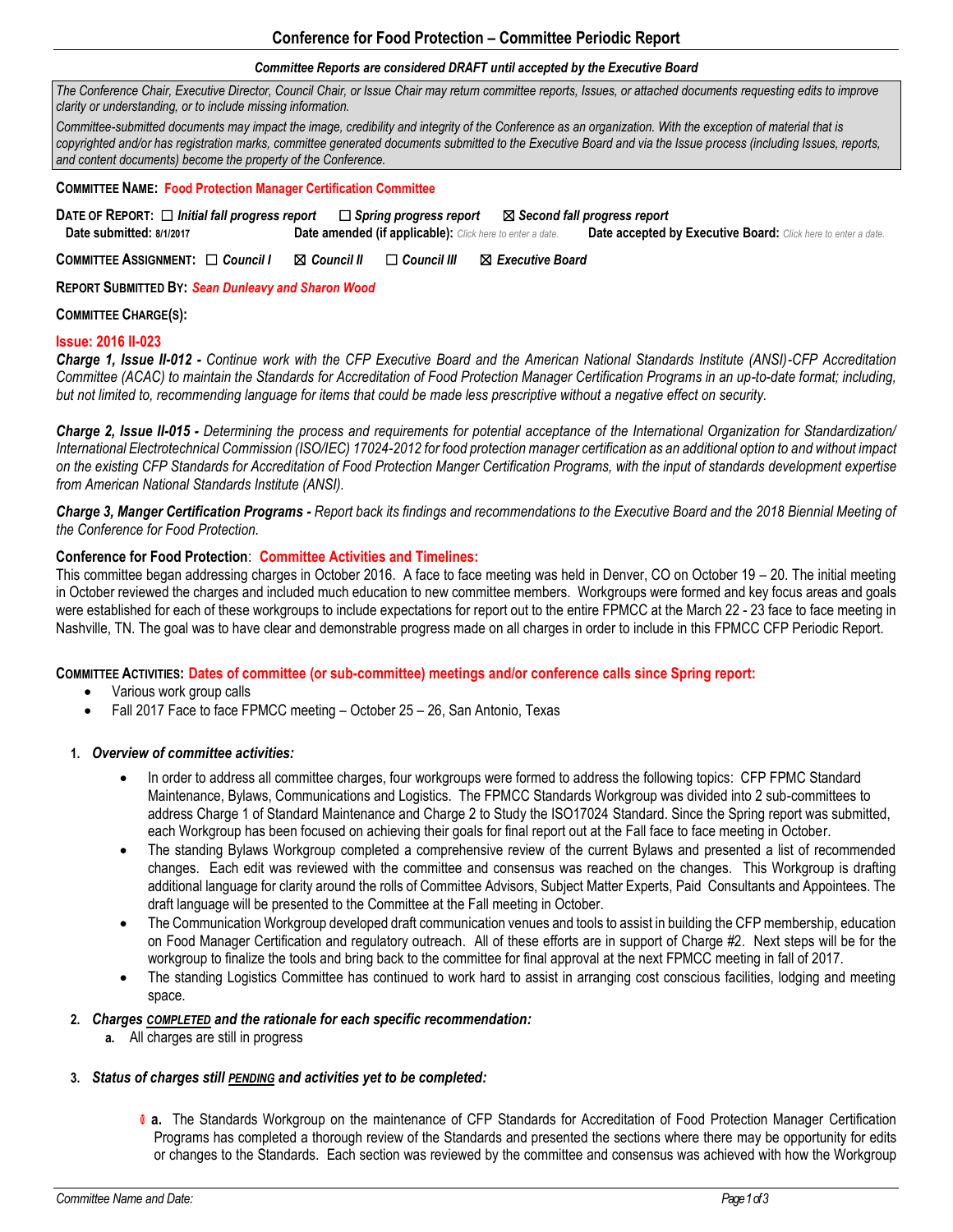# **Conference for Food Protection – Committee Periodic Report**

should move forward on the changes for presentation to the committee at the fall FPMCC meeting. The Workgroup has been reviewing the areas where the committee has approved changes. A summary of the major tasks, assigned responsibilities and due dates are summarized below.

0

| Major Tasks for $2016 - 2018$                                                                      | Assigned          | <b>Target Due Date</b> | Comments                                                                                                |
|----------------------------------------------------------------------------------------------------|-------------------|------------------------|---------------------------------------------------------------------------------------------------------|
| <b>Biennium</b>                                                                                    | Responsibility    |                        |                                                                                                         |
| Meet with Standards Workgroup to<br>determine next steps/timeline                                  | Workgroup members | 5/16/17 1pm CST        | Met with team to determine next<br>steps, and agree upon a timeline                                     |
| Small work group assignments                                                                       | Workgroup members | 6/30/17                | Small workgroups assigned to each<br>Standard we determined needed<br>revising.                         |
| Meet to discuss and finalize work<br>group recommendations related to<br>Standards revised wording | Workgroup members | 8/1/17                 | Meeting scheduled to<br>discuss/finalize recommended<br>wording before it goes to the full<br>committee |

6

 **b.** The Standards Workgroup was assigned to begin assessing Charge 2. A comprehensive review of both the ISO17024 and the CFP Standards has been completed. Alignment on and identification of concerns with ANSI and ISO standards / expectations, presentation of potential requirements, proposing the use of a normative document and identification of potential venues for communication have been discussed. Next steps include the FPMCC generating an outline and providing recommendations for the ISO17024 normative document content. Based on these recommendations, the sub-committee has developed a draft normative document for distribution to the FPMCC no later than 2 weeks prior to the October FPMCC meeting. A summary of the major tasks, assigned responsibilities and due dates are summarized below.

| Major Tasks for $2016 - 2018$<br>Biennium                                                                                | Assigned Responsibility  | <b>Target Due Date</b> | Comments                                                                                                                                                                                                                 |
|--------------------------------------------------------------------------------------------------------------------------|--------------------------|------------------------|--------------------------------------------------------------------------------------------------------------------------------------------------------------------------------------------------------------------------|
| Discuss pathway forward with<br>workgroup vice-chair Chef<br>Kender                                                      | Alternative generation   | 5/2/2017               | Agreed we don't have expertise in<br>standards writing. No perfect pathway<br>forward. Acknowledged first step is<br>identifying the food safety relevant<br>expertise for potential inclusion in<br>normative document. |
| Identify food safety relevant<br>sections of the CFP standard for<br>potential inclusion in Normative<br><b>Document</b> | Workgroup members        | 6/8/17                 | Emailed to Bryan individually. Bryan<br>compiled them for use during<br>conference call.                                                                                                                                 |
| Conference call to discuss food<br>safety expertise items for<br>potential inclusion in Normative<br><b>Document</b>     | Workgroup members        | 6/20/17                | Conference call with about half of the<br>workgroup. Consensus achieved                                                                                                                                                  |
| Conference call to discuss food<br>safety expertise items for<br>potential inclusion in Normative<br><b>Document</b>     | <b>Workgroup members</b> | 6/21/17                | Conference call for the other half of the<br>workgroup. Consensus achieved                                                                                                                                               |
| Sent document of agreed upon<br>food safety expertise to<br>workgroup                                                    | <b>Workgroup members</b> | $6/2$ ?/17             | No changes received                                                                                                                                                                                                      |
| Drafted 1 <sup>st</sup> version of Normative<br>Document using food safety<br>expertise as agreed upon by<br>workgroup   | <b>Bryan</b>             | 6/21/17                | 1 <sup>st</sup> draft of normative document sent to<br>Chair Dunleavy, Vice-Chair Wood, Kate<br>Piche.                                                                                                                   |